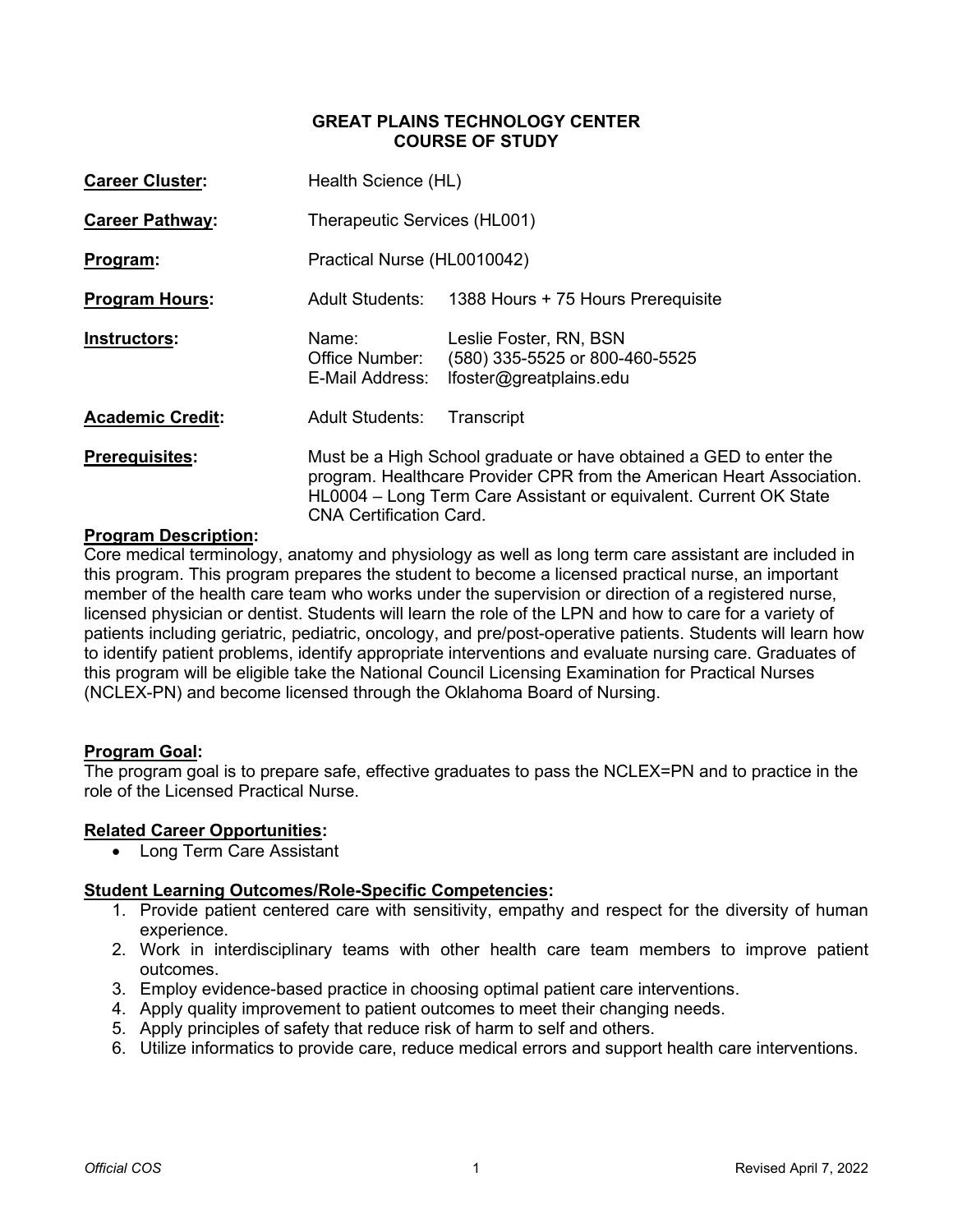# **DESCRIPTION OF COURSES**

# **HL00342 Core Medical Terminology 45 0 45**

Medical Terminology is designed to develop in the students a working knowledge of the language of medicine. Students acquire word building skills by learning prefixes, suffixes, roots and abbreviations. By relating terms to body systems, students identify proper uses of words in a medical environment. Knowledge of medical terminology enhances students' ability to successfully secure employment or pursue advanced education in healthcare.

**HL00046 Anatomy & Physiology for Practical Nursing 120 0 120**

Anatomy and Physiology for Practical Nursing is the study of the structures and functions of the human body. The areas studied are an integration of biology and chemistry and include, but are not limited to: Organization of the Body; Chemical Basis for Life; Cells & Tissues; Integumentary System; Skeletal System; Muscular System; Nervous System; Endocrine System; Blood, Circulatory System; Lymphatic and Immune System; Respiratory System; Digestive System and Metabolism; Urinary System, and Reproductive System. The course may include laboratory experiences.

# **HL00097 Introduction to Nursing 40 0 40**

This course focuses on the use of nursing related concepts by practical nurses as providers of care and members of the discipline in collaboration with health team members. Emphasis is placed on the Concepts of Adult Learning; Communication; Professionalism; Nursing Ethics and Law; Wellness; Holistic Care; and Health Care Delivery Systems.

# **HL00098 Fundamentals of Nursing 160 0 160**

This course is an introduction to nursing care. Topics include safety; asepsis; focused assessment; documentation; nursing process; admission, transfer and discharge; pain, comfort and sleep; geriatric care; basic nutrition; mobility; care of the dying patient; therapeutic proceduress and surgery; wound care; heat and cold; phlebotomy; respiratory care; urinary care; digestive care and skills competency. Emphasis will be given to the practical nursing student developing critical thinking skills, recognizing legal/ethical responsibilities, acting as a patient advocate, maintaining positive patient/colleague relationships, and by implementing appropriate standards of care.

# **HL00099 Clinical Nursing I 0 80 80**

Clinical Nursing I is an introduction to the clinical setting. It provides an opportunity for the student to apply knowledge and skills acquired in theory to the holistic care of the patient. Care will be provided to patients across the lifespan with a focus on the geriatric. Supervised clinical experiences may be provided in long term care, acute care and extended care facilities. These expereinces include mastery of basic nursing skills.

# **HL00093 Clinical Nursing II 0 224 224**

Clinical Nursing II focuses on the care in a diverse patient population across the lifespan. It provides as opportunity for the student to apply knowledge and skills acquired in theory and clinical courses. Clinical rotations may include: long term care, community health, and acute care.

# **HL00100 Pharmacology and Intravenous Therapy Skills 66 0 66**

This course provides instruction in basic pharmacology and medication administration skills, including IV therapy, as well as skills needed for safe and effective medication administration. A brief introduction to fluid and electrolyte balance will be included. Content includes components of medication preparation

**Course # Course Name Theory/Lab Clinical Total**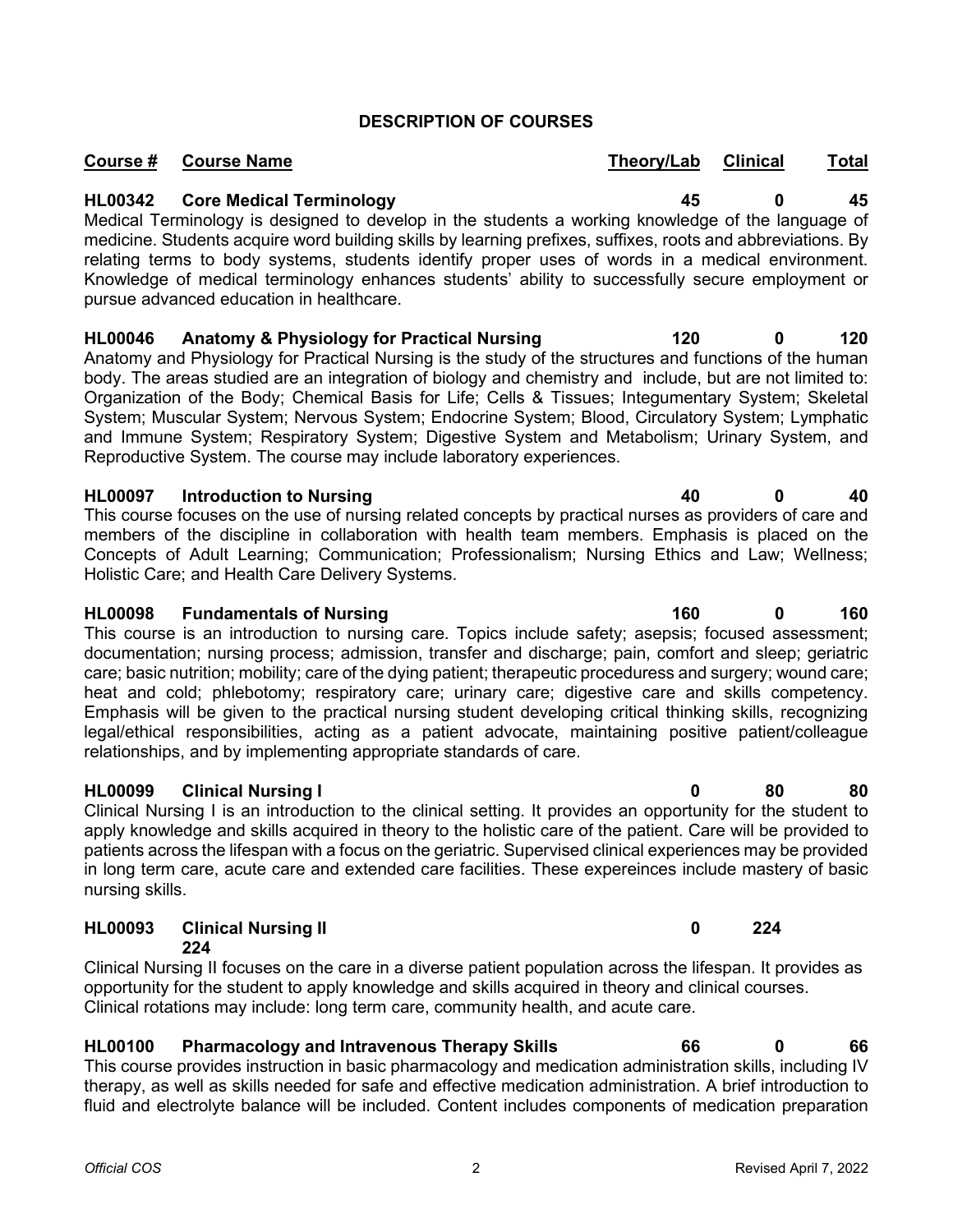and administration including the essential knowledge needed to adequately contribute to the assessment and evaluation of the effect of medication on clients across the lifespan.

# **HL00101 Medical Surgical Nursing I 78 0 78**

Medical Surgical Nursing I addresses disorders while incorporating concepts from previous courses. This course focuses on deviations of health in adults. Student will learn how the nursing process guides the holistic care of the individual. The body systems included in this course are: Integumentary; Musculoskeletal; Respiratory; Cardiac; Vascular, Hematology and Immune.

**HL00102 Medical Surgical Nursing II 78 0 78** Medical Surgical Nursing II continues to address disorders while incorporating concepts from previous courses. The course focuses on diviations of health in adults. Students will learn how the nursing process guides the holistic care of the individual. The body systems included in this course are: Sensory; Neurology; Digestive; Endocrine; Urinary; Reproductive and Oncology.

# **HL00356 Clinical Nursing III 0 232 232**

Clinical Nursing III focuses on the care in a diverse patient population across the lifespan. It provides an opportunity for the student to apply knowledge and skills acquired in previous theory and clinical courses. Clinical rotations may include: long term care, community health, and acute care. The clinical experiences will include maternal-newborn, pediatric and mental health nursing.

# **HL00088 Maternal/Newborn Nursing 45 0 45**

Maternal Newborn Nursing is designed to familiarize the student with the holistic approach to care for the antepartum, intrapartum, postpartum patient and the neonate. The normal processes of conception, fetal development, labor and delivery, postpartum period, and family involvement will be included. The course includes the care of the normal patient and newborn as well as those with complications.

# **HL00087 Pediatric Nursing 45 0 45**

Pediatric Nursing course expands upon the concepts learned in Medical Surgical Nursing to address disorders specific to pediatric patients. The student will be able to relate normal growth and development, concepts of wellness and needs of the hospitalized child. The physical, emotional, social needs of the pediatric patient and their family will be explored.

# **HL00090 Mental Health Nursing 40 0 40**

This course presents an introduction to Mental Health Nursing. The course provides an introduction to mental health care and prevalent mental health disorders.

# **HL00089 Clinical Nursing IV 0 120 120**

Leadership and delegation skills are enhanced as the student functions in the role of team leader. The course assists the student to prepare to independently assume the role of the LPN in professional practice.

# **HL00091 Transition to Practice 15 0 15**

This course provides concepts related to the transition from student to licensed practical nurse.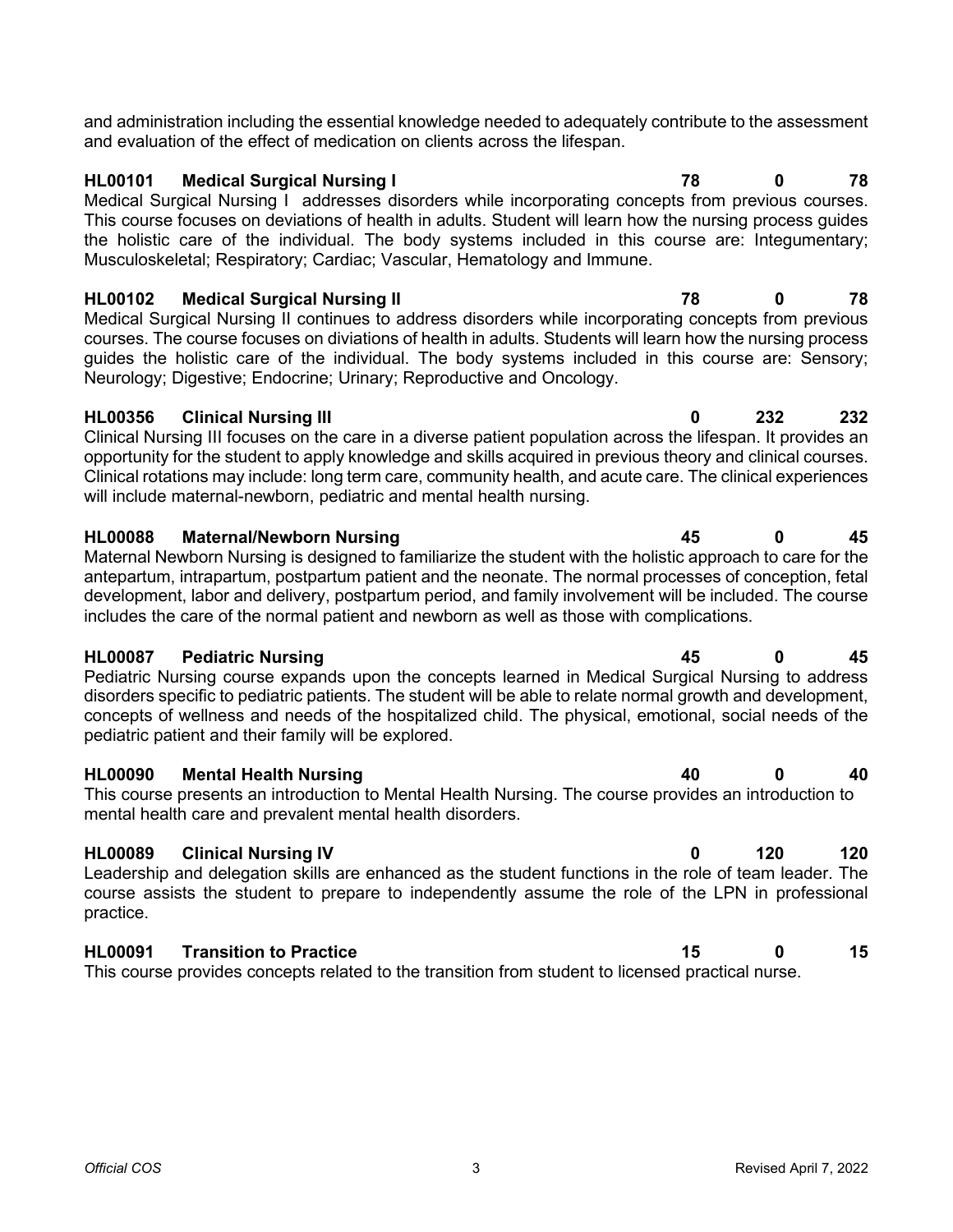| <b>Program Total:</b>      | Theory/Lab | <b>Clinical</b> | Total |
|----------------------------|------------|-----------------|-------|
| <b>Adult Student:</b>      |            |                 |       |
| Prerequisite Total         | 75         |                 | 75    |
| <b>PN Program Total</b>    | 732        | 656             | 1388  |
| Hours in Practical Nursing | 807        | 656             | 1463  |

# **Evaluation Policy:**

# **Test Grades ( related53% of final grade)**

• Module Tests

# **Academic Grades (22% of final grade)**

- **Quizzes**
- Assignments

# **Final Exam Grade (25% of final grade)**

# **Clinical Grade (Pass/Fail)**

Students who maintain an A average and pass all module exams will be exempt from taking the course final exam.

#### **Grading Scale:**

The grading scale as adopted by the Board of Education is as follows:

$$
A = 93 - 100
$$
  
B = 85 - 92  
C = 77 - 84  
F = 76 & below

#### **Attendance Policy:**

For specific information related to attendance and tardiness refer to the Practical Nursing Handbook.

#### **Course Requirements and Expectations:**

The general course requirements and expectations include:

- Completing all required coursework to demonstrate academic achievement.
- Adherence to the policies and procedures as outlined in the Great Plains Technology Center Student Handbook and the Practical Nursing Handbook.
- The ability to functionally express self, orally and/or in writing.
- Students are required to wear uniforms in the classroom and clinical setting. (Frederick students are NOT required to wear uniforms in the classroom.)
- Bending, walking and standing for long periods of time; lifting, carrying, and/or pushing equipment, supplies or patients exceeding 25 pounds are required.

### **Student behavior includes:**

- Being punctual and adhering to daily attendance requirements.
- Using appropriate language and effective communication skills, avoiding gossip, and demonstrating patient and peer confidentiality.
- Demonstrating professionalism.
- Demonstrating a positive attitude.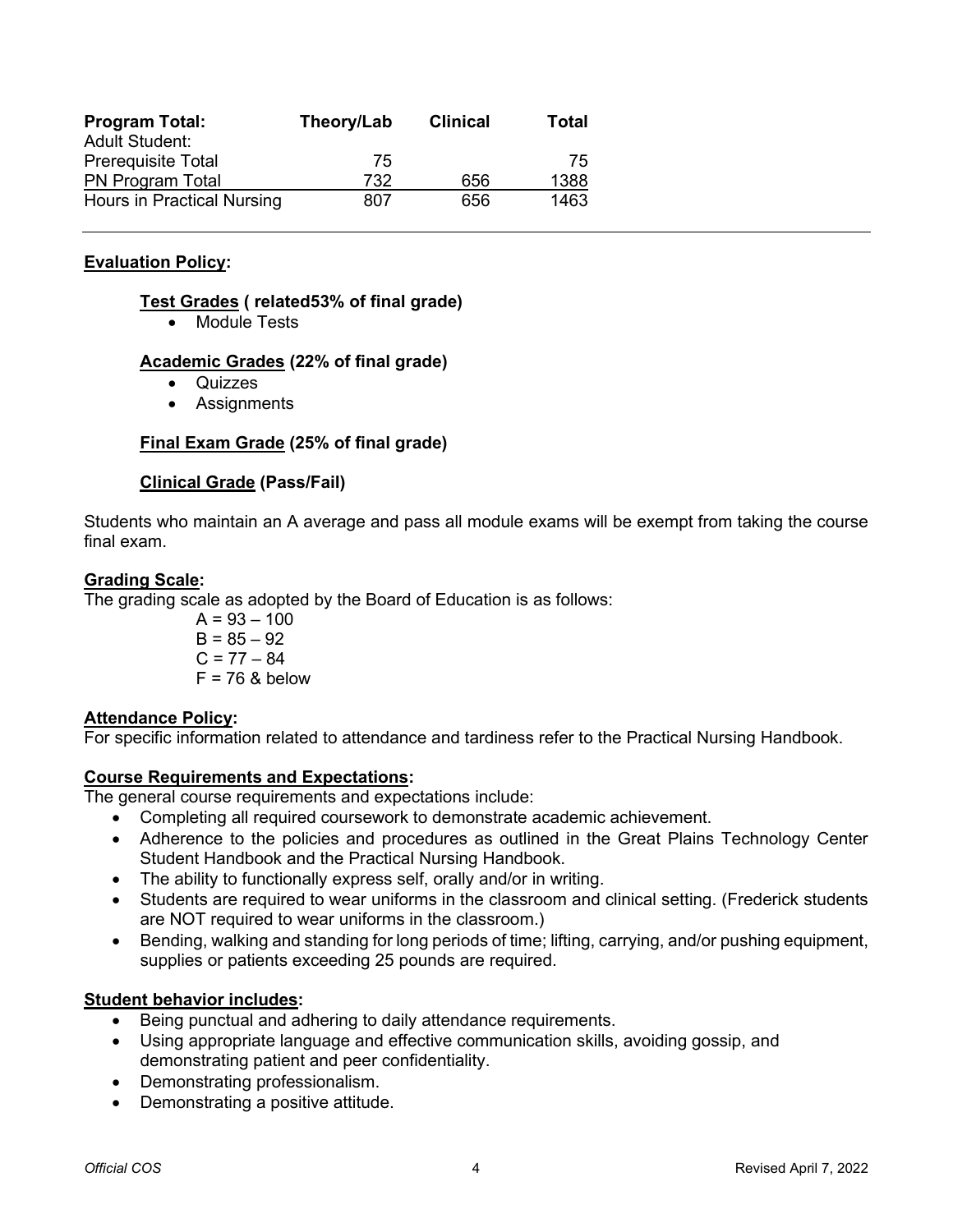• Accepting responsibility for personal actions.

*NOTE: For additional information or questions regarding the GPTC School policies and procedures, please refer to the Student Handbook and/or the Instructor.*

### **Industry Alignments:**

- Oklahoma Board of Nursing (OBN)
- National Council Licensure Examination (NCLEX)

# **Certification Outcomes:**

**Tier 1** – Certifications Recognized, Administered and/or Endorsed by Industry

- Long Term Care Nurse Aide (8607)
- NCLEX-PN (8705)
- **Tier 7** National Career Readiness Certificate in Applied Mathematics, Locating Information and Reading for Information:
	- Platinum Level 6 or above in all three areas
	- Gold Level 5 or above in all three areas
	- Silver Level 4 or above in all three areas
	- Bronze Level 3 or above in all three areas

# **CIP Code and SOC Code Crosswalk**:

- CIP Code 51.3901
- SOC Code 29-2061.00

# **Accreditation/Approval:**

- Oklahoma Board of Nursing
- Oklahoma Department of Career and Technology Education
- Accreditation Commission for Education in Nursing (ACEN)
- Council on Occupational Education (COE)
- Oklahoma State Accrediting Agency

#### **Instructional Materials:**

*Students are required to purchase the following list of textbooks and/or supplemental reference materials. The prices listed are approximate and subject to change.*

# **Textbooks:**

- Cooper, Kim & Gosnell, Kelly. Adult Health Nursing. 7<sup>th</sup> ed. 9780323100021. St. Louis: Elsevier, 2019. (\$81.00)
- Cooper, Kim & Gosnell, Kelly. Foundations of Nursing. 7<sup>th</sup> ed. 9780323100038. St. Louis: Elsevier, 2019. (\$84.00)
- Davis, F.A. Taber's Medical Dictionary. 24<sup>th</sup> ed. 9781719642859. Philadelphia: F.A. Davis Company, 2021. (\$58.00)